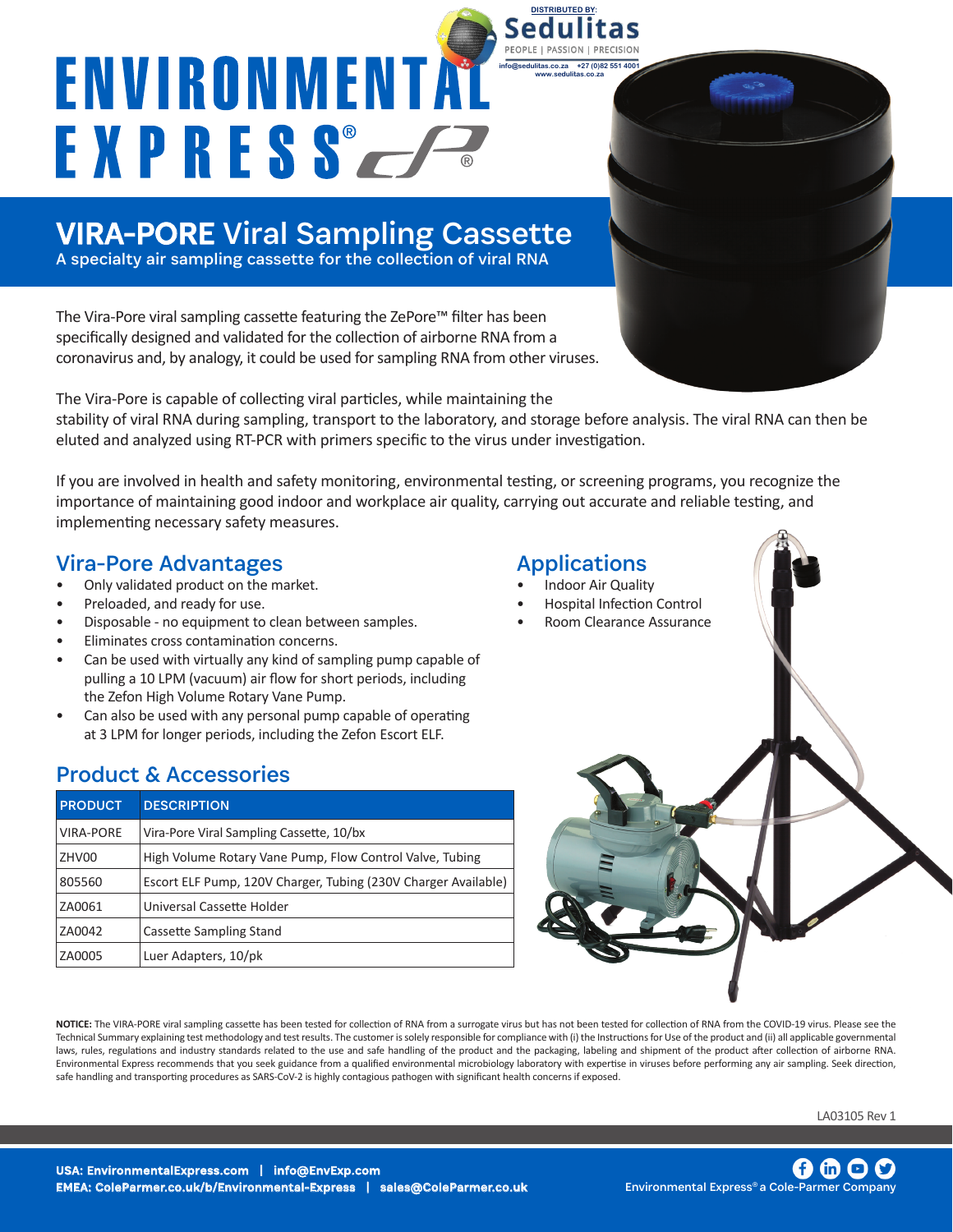# ENVIRONMENTA **EXPRESSEE**

PEOPLE | PASSION **info@sedulitas.co.za +27 (0)82 551 4001 www.sedulitas.co.za**

**DISTRIBUTED BY:** 

## VIRA-PORE Viral Sampling Cassette

A specialty air sampling cassette for the collection of viral RNA

The Vira-Pore viral sampling cassette featuring the ZePore™ filter has been specifically designed and validated for the collection of airborne RNA from a coronavirus and, by analogy, it could be used for sampling RNA from other viruses.

## **VIRA-PORE Viral Sampling Cassette Technical Summary**

#### **Goal**

To determine parameters for the sampling of airborne Human Coronavirus OC43 (HCoV OC43), a surrogate for the novel SARS-CoV2 virus, using 37mm 1 µm pore-size PTFE-laminated PTFE Zefon® "ZePore"™ filters.

Both human coronavirus OC43 and SARS-CoV-2 are positive-sense single-stranded RNA (+ssRNA) beta enveloped coronavirus virus, and thus OC43 is a suitable and close simulant.

Previous studies of virus sampling on filters has not often included basic validation data, such as determining the best technique to elute the virus from a filter, the stability of the virus on the filter during sampling or during transportation and storage.

### **Methods**

Extraction of eluted RNA followed by quantification with NanoDrop 1000 (Fisher Scientific Inc.) providing results in ng/ $\mu$ L, normalized to the sampling time. (RT-PCR is used for field samples). All experiments were performed in triplicate, except where noted.

Results are expressed as relative recovery ( $RR_{mass}$ ). The  $RR_{mass}$  is the ratio of the viral mass concentration eluted from a filter (ng/ml) relative to mass concentration in the initial nebulizer suspension (ng/ml).

Filters were used in 37 mm three-piece conductive polypropylene cassettes, in the "open-face" configuration. Conductive cassettes are preferred for fine particle sampling to prevent electrostatic attraction to the cassette walls.

Flow was set initially at 10 L/min to maximize the amount of virus collected in a short time. The pressure drop with filter and support pad is 17 inches of water gauge, which is compatible with certain personal sampling pumps such as the Gilian 12 or GSA SG10 or SG10-2.

Viral particles were eluted using two different methods with both suspension-spiked filters and air samples for 10 mins at 10 L/m (see below). The elution method with the best recovery in both cases was to roll the filters inwards and place them in a 2 mL microcentrifuge tube with 1 mL of MTM media (Longhorn Vaccines and Diagnostics™, Inc.) and vortex them three times for 10 seconds each.

Virus suspension was aerosolized using a Collison nebulizer in a level II biosafety cabinet. This procedure yielded an average airborne particle concentration of  $\sim$ 1 x 10<sup>8</sup> #/L. Sampling was conducted and the virus from filters was eluted immediately after sampling for 10 mins, 60 mins, and 10 mins followed by exposure to clean airstream for 60 mins.

#### **Results**

For the 10 min samples, the RNA mass concentration and RR $_{mass}$  (purple bar in Figure 1) were 2.0 x 10<sup>6</sup> ng/mL (± 1.06 x 10<sup>6</sup>) and 0.55 (± 0.18), respectively. For the 60 min samples, the average RNA mass concentration was 5.98 x 10 $^6$  ng/mL (± 1.79 x 10 $^6$ ), and the RR $_{\rm mass}$ (blue bar in Figure 1) after adjusting for the sampling time was  $0.32 (\pm 0.10)$ . For the 10 mins samples followed by exposure to a clean

LA03106 Rev 1